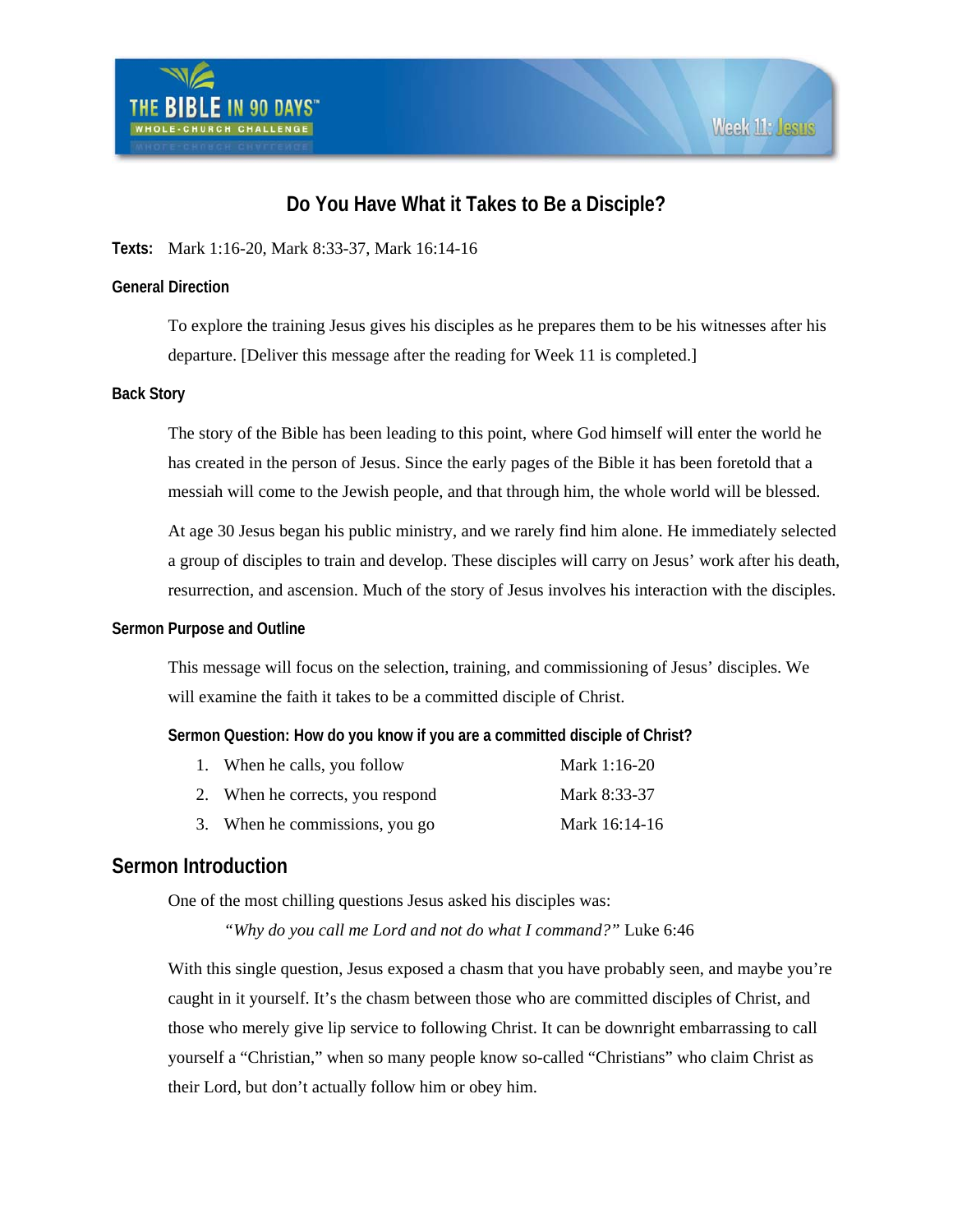#### **Illustration**

*According to pollster George Gallup, there is very little difference in ethical behavior between churchgoers and those who are not active religiously. The levels of lying, cheating, and stealing are remarkable similar in both groups. Eight out of ten Americans consider themselves Christians, yet only about half of them could identify the person who gave the Sermon on the Mount, and fewer still could recall five of the Ten Commandments. Only two in ten said they would be willing to suffer for their faith.* 

So, how do you know if you are a committed disciple of Christ's? What is it about your life that makes you discernibly different from your co-worker or neighbor who claims no affiliation with Jesus? Is it possible that you are a professing Christian, but only a half-hearted disciple? The reputation of Jesus depends largely on the behavior of those who claim to be his followers. This is serious business if we represent him poorly. Would Jesus have to speak these words to you?

 *"Why do you call me Lord and not do what I command?"* 

#### **Connection to the Overarching Theme: The Journey of Faith**

Being a devoted follower of Jesus requires faith. Discipleship demands that we set our own agenda aside in order to discover his. Dietrich Bonhoeffer said, *"Salvation is free ... but discipleship will cost you your life."* We do not follow Jesus to get where we want to go; we follow Jesus to get where he wants us to go. Once again, as with Abraham, Moses, Gideon, and David, God asks: Will you trust me? Let's continue the journey of faith as we watch Jesus interact with the disciples.

## **Sermon Question: How do you know if you are a committed disciple of Christ?**

**1.** When he calls, you follow Mark 1:16-20 **Mark 1:16-20** 

*<sup>16</sup>As Jesus walked beside the Sea of Galilee, he saw Simon and his brother Andrew casting a net into the lake, for they were fishermen. <sup>17</sup> "Come, follow me," Jesus said, "and I will make you fishers of men." <sup>18</sup> At once they left their nets and followed him.* 

*<sup>19</sup> When he had gone a little farther, he saw James son of Zebedee and his brother John in a boat, preparing their nets. <sup>20</sup> Without delay he called them, and they left their father Zebedee in the boat with the hired men and followed him.* 

#### **Textual Explanation**

Jesus is forming a group around himself. These men will be his closest friends and supporters. Their primary responsibility is to follow him and learn from him. One day he will send these men out with his message. Along the northern shore of the Sea of Galilee, Jesus calls Peter, Andrew,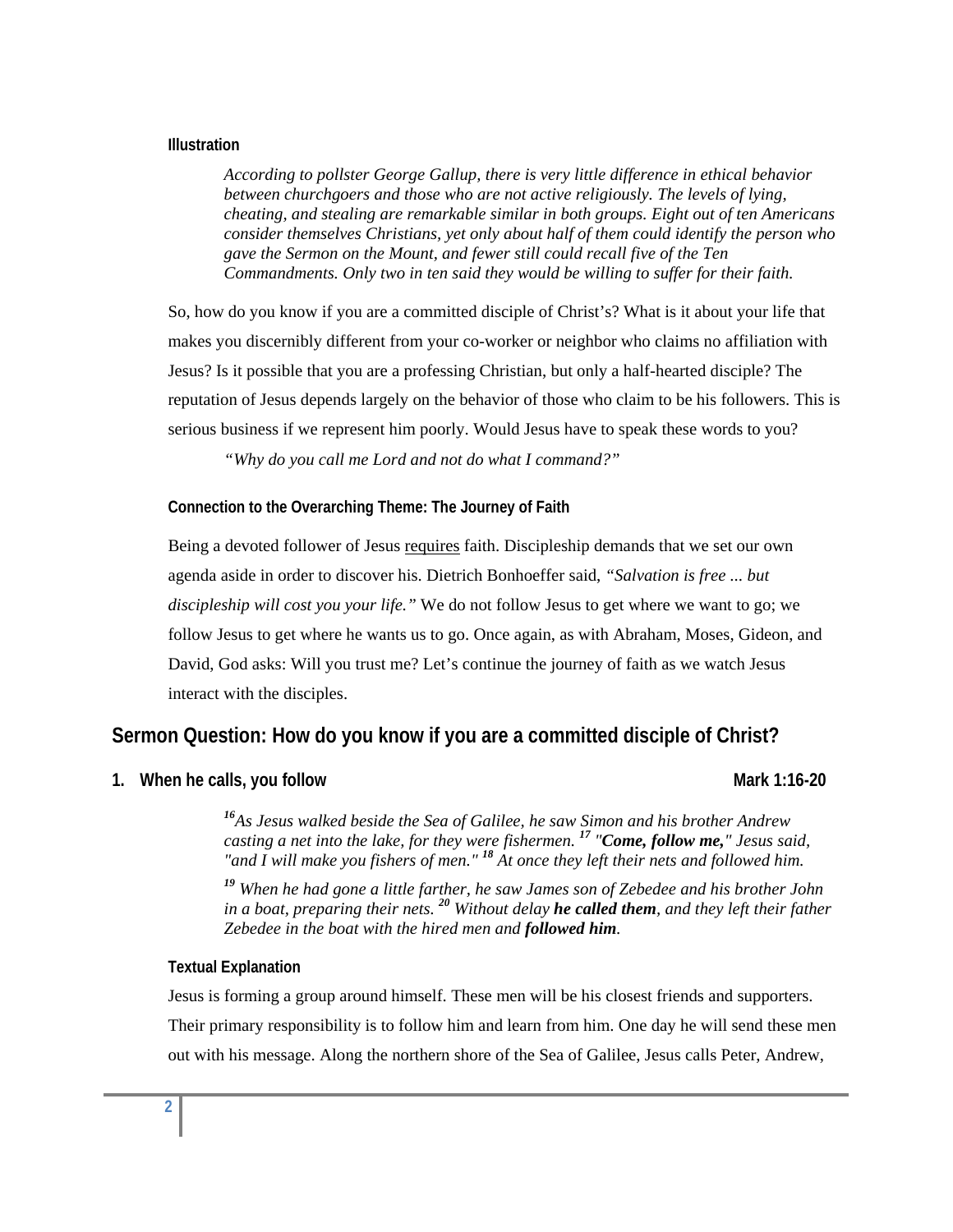James, and John to be four of his disciples. But, in order to follow, they have to be willing to leave their homes, their families, and their fishing trade. Notice that Jesus did not say, "I will give you a job." He said, "I will make you…" Being a disciple means being made into something different. Jesus informs Peter and Andrew that he will make them into "fishers of men" where formerly they have been fishers of fish. The scripture tells us that they left their nets and followed him. That took faith!

#### **Creative Teaching Tool: Fishing Nets**

*Use actual fishing nets as a visual aid to represent what Christ might be calling us to leave behind.* 

Note that the text reads: *they left their nets and followed him*. Often the reason we are not committed disciples of Christ is that we are unwilling to leave something behind.

What "net" is Christ asking you to leave? Make no mistake about it, when Jesus calls you to follow, it will mean leaving something. Meet him on the beach today. Listen to his command "follow me!" What nets will you have to leave behind?

Following implies leaving something behind. This takes faith! When Jesus calls us to follow, he calls us to leave…

- Our bitter resentments and petty gossip
- Our destructive volcanic rage
- The lie that our self worth is the equivalent of our net worth
- The deception that we are the center of the universe
- Our narcissism
- Our materialism
- Our racism

So, if following implies leaving, what are the nets that you haven't left behind yet? What are the things you're hanging onto that make you look no different than your friend who has never claimed to be a follower of Christ's? What has your lack of faith caused you to hang onto way too long? If you are a committed follower of Christ, when he calls, you follow.

### 2. When he corrects, you respond and a set of the Mark 8:33-35 Mark 8:33-35

*33 They came to Capernaum. When he was in the house, he asked them, "What were you arguing about on the road?" 34 But they kept quiet because on the way they had argued about who was the greatest.* 

*35 Sitting down, Jesus called the Twelve and said, "If anyone wants to be first, he must be the very last, and the servant of all."*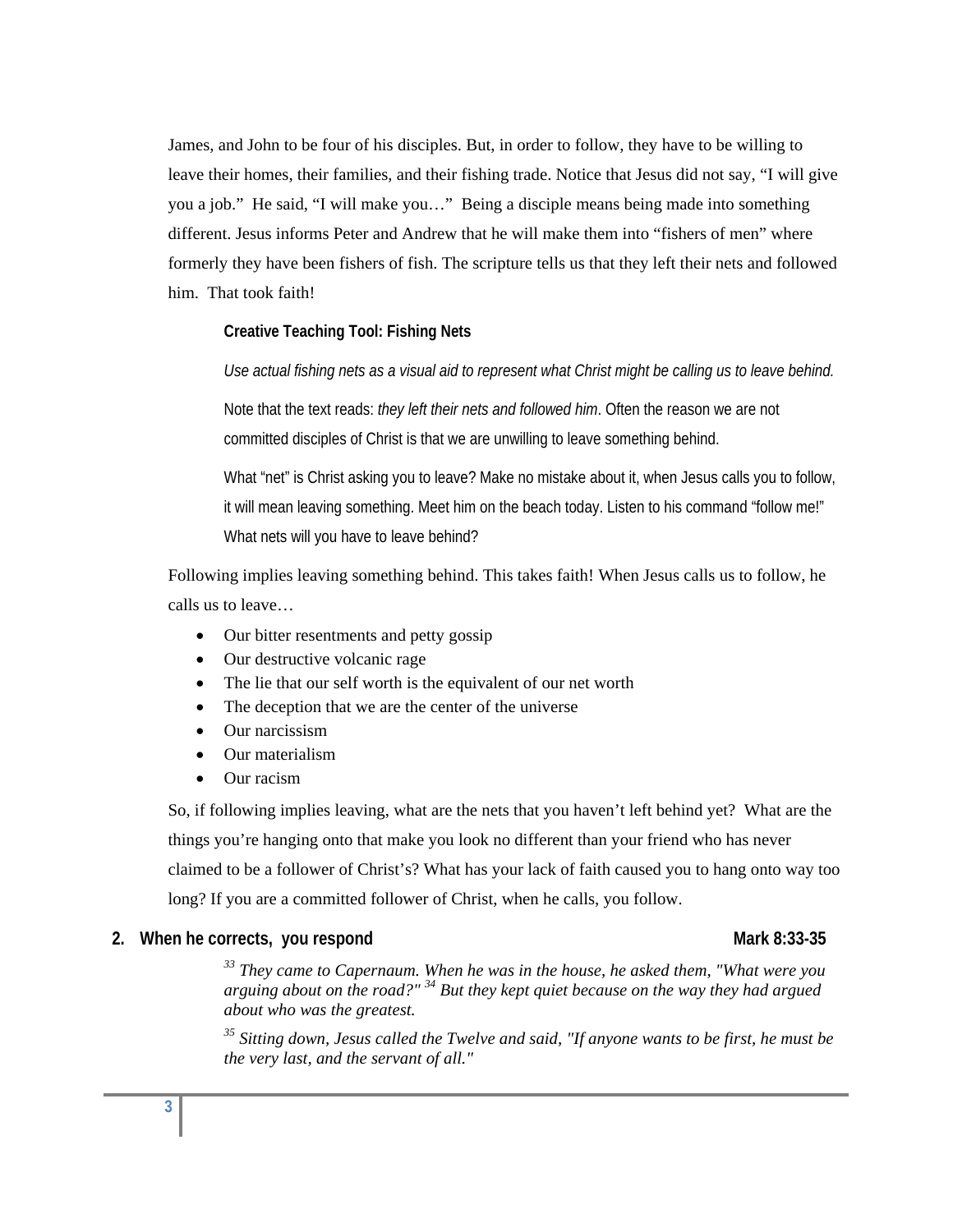#### **Textual Explanation**

Tragically, this conversation occurs as Jesus is attempting to explain his upcoming death to his disciples. In a number of settings, Jesus clearly tells his closest friends that he will suffer and die. In the midst of this revelation comes the disheartening fact that the disciples are preoccupied with position and power.

Jesus explains that the path to greatness is the path of the servant. A short time after this incident, Jesus will declare that his own purpose in coming is that of a servant and savior.

*45For even the Son of Man did not come to be served, but to serve, and to give his life as a ransom for many." Mark 10:45*

As the disciples followed Jesus, he was faithful in teaching, training, and correcting them. One of the key responsibilities of discipleship is responding to this correction.

#### **Timeless Principal**

The path of discipleship is a path of growth and growth requires change. As we follow Christ we will inevitably come under his corrective hand. Christ desires to correct our actions, reactions, attitudes, and behaviors, and no area of life is to be off-limits to his correcting hand.

God desires not only to have our worship, but also to have the directive voice in how we handle our speech, our money, our marriage, and our work.

Whole-hearted discipleship involves responding to God's correction in our lives. The Holy Spirit will point out a behavior, attitude or habit that is not Christ-like, and prompt us to respond. This response is known as obedience, and it can take faith to obey.

#### **Illustration:** *National Lampoon's Vacation*

*In the movie "classic,"* National Lampoon's Vacation*, Chevy Chase as Clark Griswold takes his family across the country to their dream vacation at Wally World. Along the way, Clark gets lost several times. One time was in St. Louis, in a neighborhood that made Clark and his family feel more and more scared. As time wore on and the fear and distress increased, the family started asking, "Are you sure you know where we are?" Confidently Clark gave the answer every man knows by heart, "No problem, kids. We're just getting to see a part of America you don't see every day." Right then, several gun shots went off, and Clark quickly said, "Roll 'em up!" The family's trust in their fearless leader evaporated, and they were scared to death!*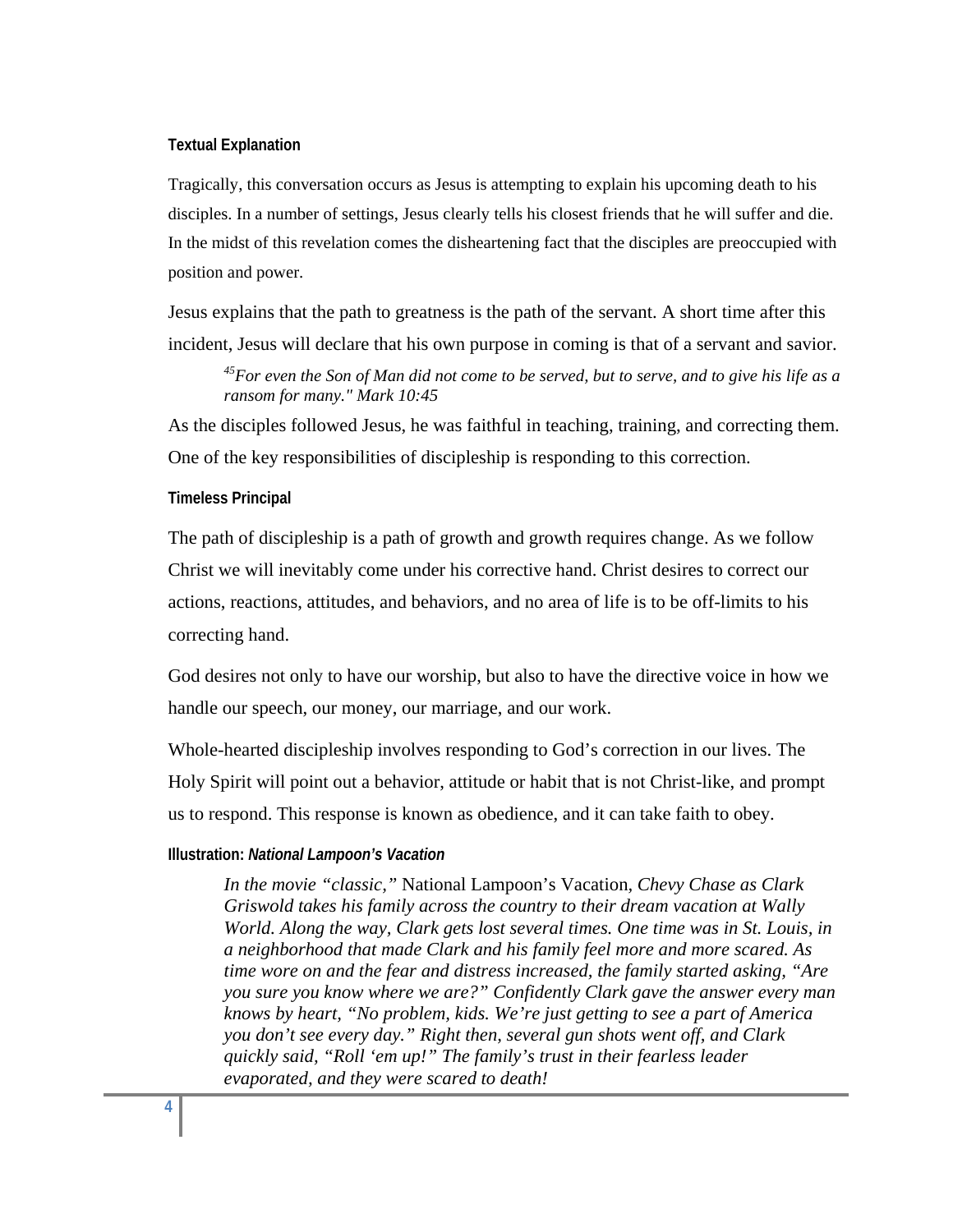*Isn't that the way we sometimes end up with our Good Shepherd? At the beginning of the trip, like good sheep, we say to Jesus, "I'll follow you wherever you go!" But then Jesus says to kids, "I want you to go the honest way - don't cheat." He says to teens, "I want you to take the high road - don't have sex." He says to adults, "I want you to take the faithful way - bring your children up in the nurture of the Lord. Have devotions. Be regular in church attendance." And we say, "Are you sure Lord? That's kind of hard." Then things start getting more difficult. Jesus says to spouses, "Be willing to turn the other cheek. Don't be so judgmental of your spouse." He says to kids, "Don't be so lazy with your parents. Do your chores." So we say, "Are you sure, Lord?" The true sign of a sheep is one who is willing to follow, even through the valley of the shadow of death. Sheep are so trusting and so dumb that they don't really think about where they're going. They're so enamored with their Shepherd's voice that they're willing to follow him anywhere! Are you a sheep? Are you willing to follow?* 

*~* Contributed to Sermon Central by Joel Pankow

#### **Cross References**

Many passages in the scriptures speak of the transformation that obedience to God works

in our lives.

Romans 12:2 *Do not conform any longer to the pattern of this world, but be transformed by the renewing of your mind. Then you will be able to test and approve what God's will is—his good, pleasing and perfect will.* 

#### 1 John 1:8,9

*If we claim to be without sin, we deceive ourselves and the truth is not in us. If we confess our sins, he is faithful and just and will forgive us our sins and purify us from all unrighteousness.* 

If you are a committed follower of Christ, when he corrects, you respond.

#### 3. When he commissions, you go Mark 16:14-15

*<sup>14</sup>Later Jesus appeared to the eleven as they were eating; he rebuked them for their lack of faith and their stubborn refusal to believe those who had seen him after he had risen.* 

*<sup>15</sup>He said to them,* "*Go into all the world and preach the good news to all creation*."

#### **Textual Explanation**

This event occurs after the crucifixion and resurrection of Jesus. He commissions the disciples to preach the good news. This is why they have been with him all along.

Mark 3:14 prepares us for this moment.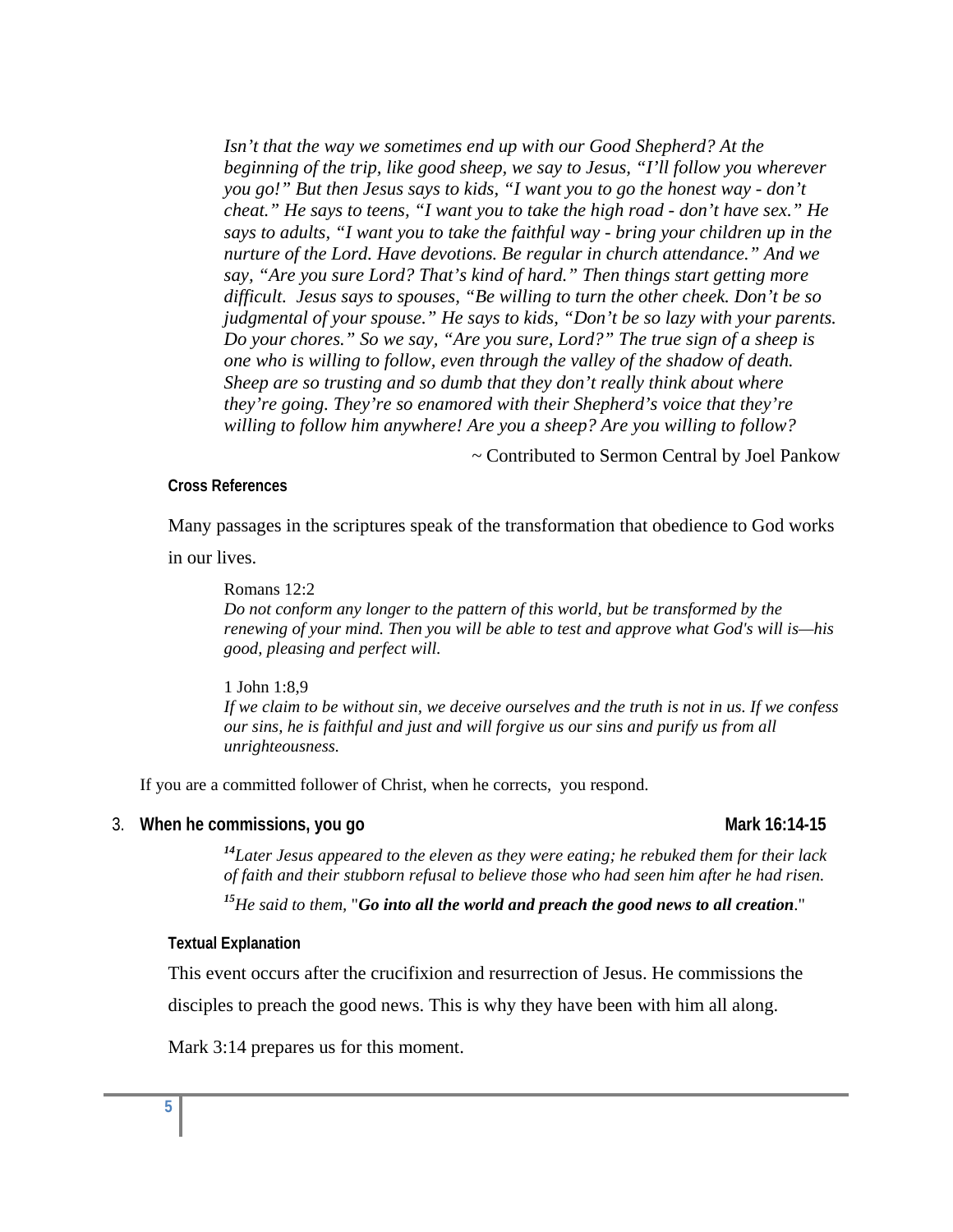*He (Jesus) appointed twelve—designating them apostles—that they might be with him and that he might send them out to preach.* 

Jesus' purpose in selecting the twelve disciples was to train them in order to send them out. Now the time has come to leave them. He commissions them to carry on his work.

#### **Cross References**

There are two other references to Jesus commissioning his disciples. Look at what responsibilities he gives them to carry out after he leaves:

#### Matthew 28:18

*18Then Jesus came to them and said, "All authority in heaven and on earth has been given to me. 19Therefore go and make disciples of all nations, baptizing them in[a] the name of the Father and of the Son and of the Holy Spirit, 20and teaching them to obey everything I have commanded you. And surely I am with you always, to the very end of the age*."

#### Acts 1:8 *8 But you will receive power when the Holy Spirit comes on you; and you will be my witnesses in Jerusalem, and in all Judea and Samaria, and to the ends of the earth."*

#### **Timeless Principal**

What occurred with the disciples is intended to happen within us too. We draw near to

Christ in order to be sent out. We learn from him in order to represent him in the world.

## **Application**

- How would your life change if you viewed yourself as "one who is sent"?
- How would your conversational patterns at work change if you viewed yourself as a representative of Jesus sent into your company?
- How would your reactions with your children be altered if you viewed yourself as representing Jesus to your children?
- How would your actions change if you saw yourself as a representative of Christ when interacting with friends at the gym or at a social gathering?

If you are a committed follower of Christ, when he commissions, you go.